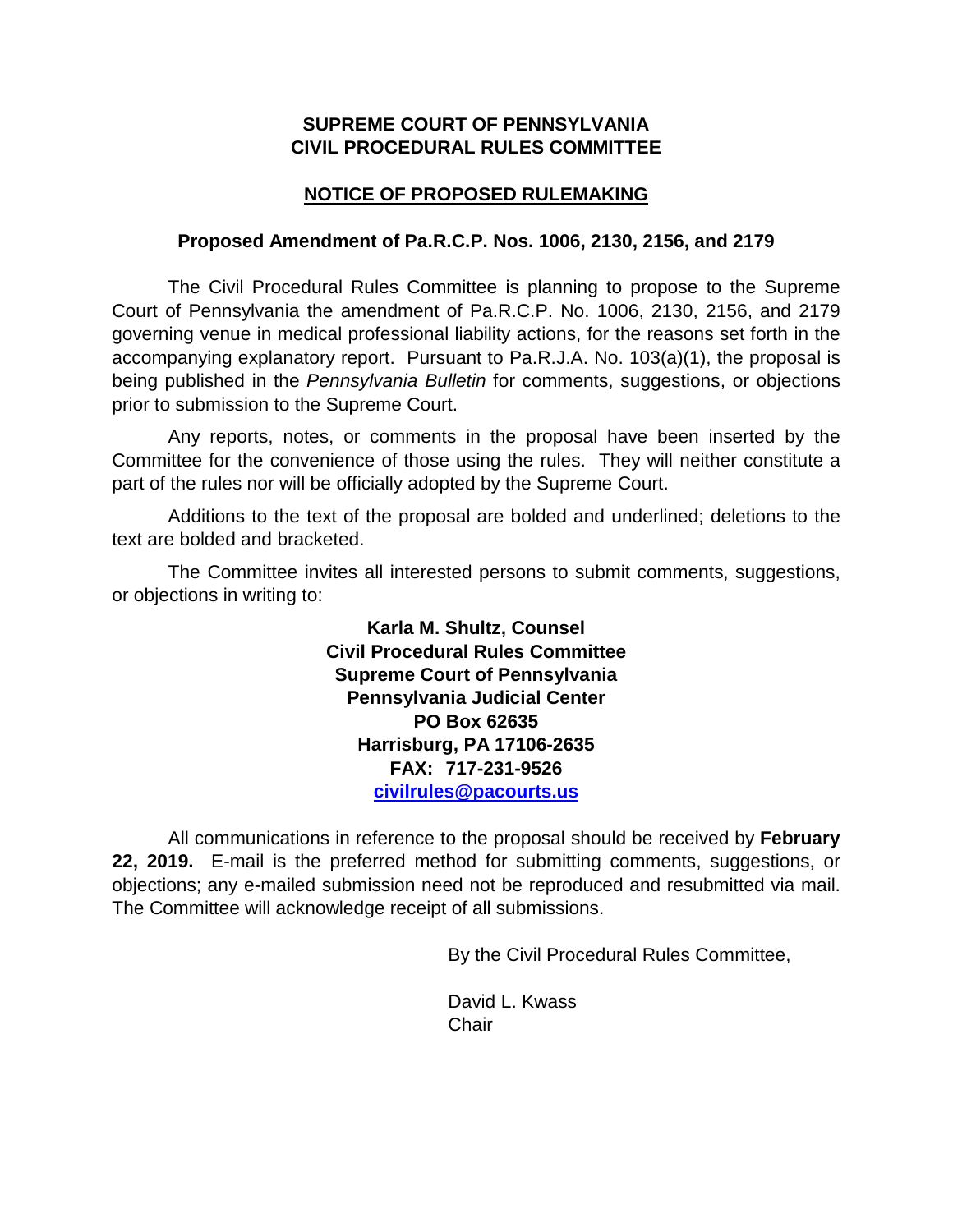#### **Rule 1006. Venue. Change of Venue.**

(a) Except as otherwise provided by subdivisions **[(a.1), (b),] (b)** and (c) of this rule, an action against an individual may be brought in and only in a county **[in which] where**

**[(1) the individual may be served, or in which the cause of action arose, or where a transaction or occurrence took place out of which the cause of action arose or in any other county authorized by law, or]**

### **(1) the individual may be served;**

**(2) the cause of action arose;**

**(3) a transaction or occurrence took place out of which the cause of action arose;**

Note: For a definition of transaction or occurrence, see *Craig v. W. J. Thiele & Sons, Inc.*, 149 A.2d 35 (Pa. 1959).

### **(4) venue is authorized by law; or**

**[(2)](5)** the property or a part of the property**,** which is the subject matter of the action**,** is located provided that equitable relief is sought with respect to the property.

**[(a.1) Except as otherwise provided by subdivision (c), a medical professional liability action may be brought against a health care provider for a medical professional liability claim only in a county in which the cause of action arose. This provision does not apply to a cause of action that arises outside the Commonwealth.**

> **Note: See Section 5101.1(c) of the Judicial Code, 42 Pa.C.S. § 5101.1(c), for the definitions of ''health care provider,'' ''medical professional liability action,'' and ''medical professional liability claim.'']**

> > 2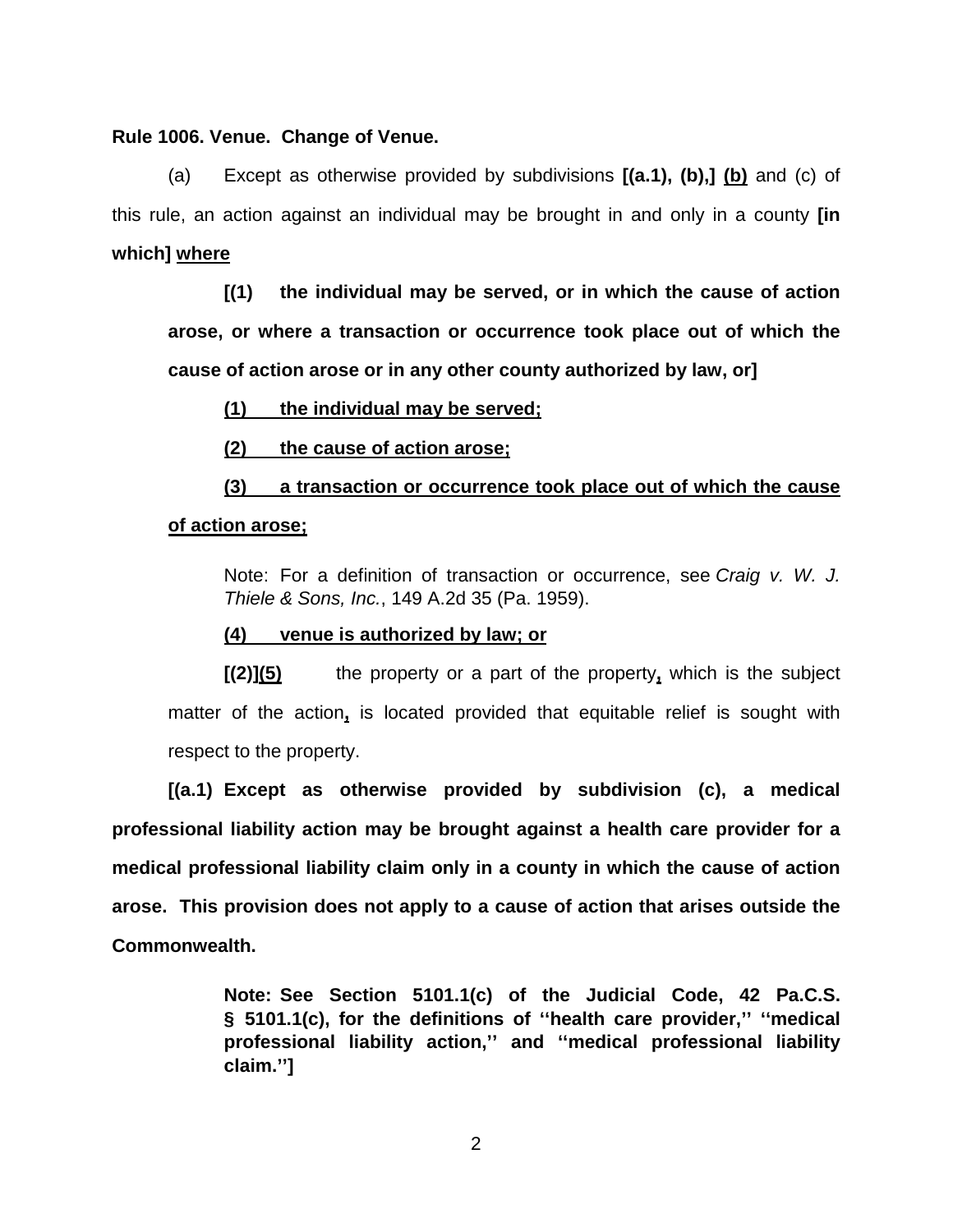(b) Actions against the following defendants, except as otherwise provided in subdivision (c), may be brought in and only in the counties designated by the following rules: political subdivisions, Rule 2103; partnerships, Rule 2130; unincorporated associations, Rule 2156; corporations and similar entities, Rule 2179.

> **[Note:Partnerships, unincorporated associations, and corporations and similar entities are subject to subdivision (a.1) governing venue in medical professional liability actions.** *See* **Rules 2130, 2156 and 2179.**

> **Subdivision (a.1) is a venue rule and does not create jurisdiction in Pennsylvania over a foreign cause of action where jurisdiction does not otherwise exist.]**

(c)**[(1) Except as otherwise provided by subdivision (c)(2), a]A**n action to enforce a joint or joint and several liability against two or more defendants, except actions in which the Commonwealth is a party defendant, may be brought against all defendants in any county in which the venue may be laid against any one of the defendants under the general rules of subdivisions (a) or (b).

**[(2) If the action to enforce a joint or joint and several liability against two or more defendants includes one or more medical professional liability claims, the action shall be brought in any county in which the venue may be laid against any defendant under subdivision (a.1). This provision does not apply to a cause of action that arises outside the Commonwealth.]**

(d)(1) For the convenience of parties and witnesses**,** the court upon petition of any party may transfer an action to the appropriate court of any other county where the action could originally have been brought.

 (2) **[Where] If**, upon petition and hearing **[thereon]**, the court finds that a fair and impartial trial cannot be held in the county for reasons stated of record, the court may order that the action be transferred. The order changing venue shall be certified

3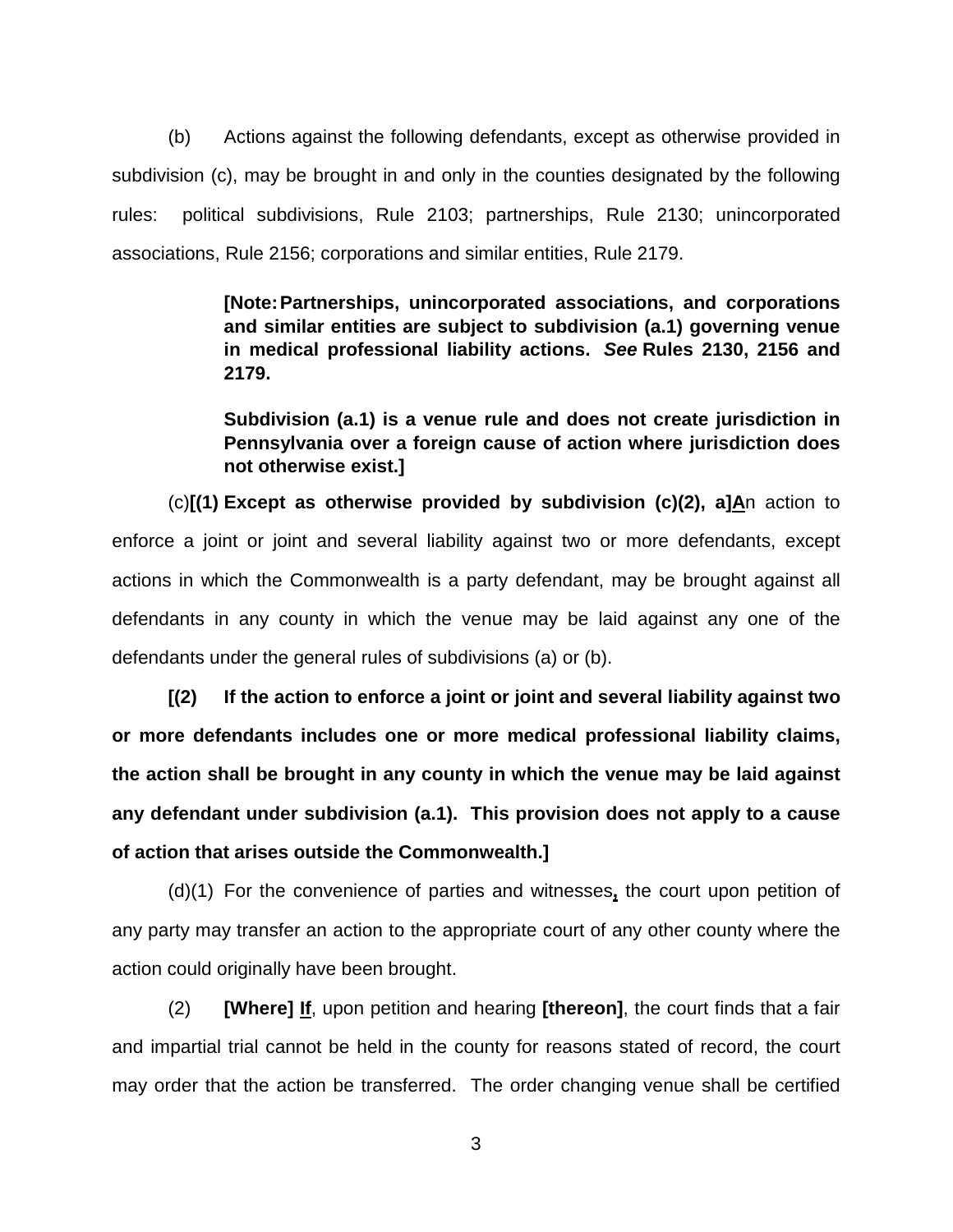**[forthwith]** to the Supreme Court, which shall designate the county to which the case is to be transferred.

> Note: For the recusal of the judge for interest or prejudice, see Rule 2.11 of the Code of Judicial Conduct.

(3) It shall be the duty of the prothonotary of the court in which the action is pending to forward to the prothonotary of the county to which the action is transferred, certified copies of the docket entries, process, pleadings, depositions**,** and other papers filed in the action. The costs and fees of the petition for transfer and the removal of the record shall be paid by the petitioner in the first instance to be taxable as costs in the case.

(e) Improper venue shall be raised by preliminary objection and if not so raised shall be waived. If a preliminary objection to venue is sustained**,** and there is a county of proper venue within the State**,** the action shall not be dismissed but shall be transferred to the appropriate court of that county. The costs and fees for transfer and removal of the record shall be paid by the plaintiff.

(f)**[(1) Except as provided by subdivision (f)(2), i]I**f the plaintiff states more than one cause of action against the same defendant in the complaint pursuant to Rule 1020(a), the action may be brought in any county in which any one of the individual causes of action might have been brought.

**[(2) Except as otherwise provided by subdivision (c), if one or more of the causes of action stated against the same defendant is a medical professional liability claim, the action shall be brought in a county required by subdivision (a.1).]**

4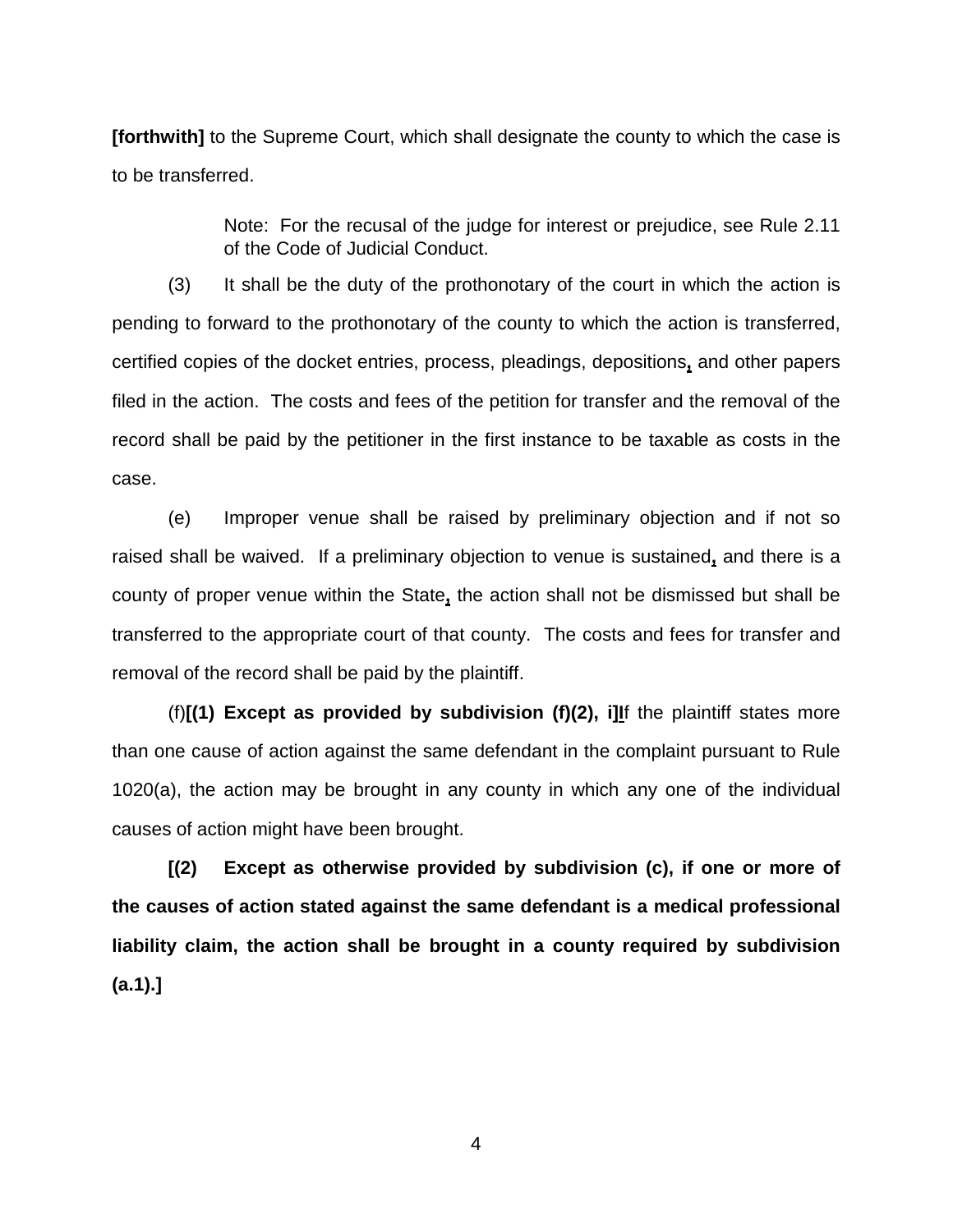#### **Rule 2130. Venue.**

(a) Except as otherwise provided **[by Rule 1006(a.1) and]** by subdivision (c) of this rule, an action against a partnership may be brought in and only in a county where **[the partnership regularly conducts business, or in the county where the cause of action arose or in a county where a transaction or occurrence took place out of which the cause of actions arose or in the county where the property or a part of the property which is the subject matter of the action is located provided that equitable relief is sought with respect to the property.]**

**(1) the partnership regularly conducts business;**

**(2) the cause of action arose;**

**(3) a transaction or occurrence took place out of which the cause of action arose; or**

**(4) the property or a part of the property, which is the subject matter of the action, is located provided that equitable relief is sought with respect to the property.**

## **[Note:Rule 1006(a.1) governs venue in actions for medical professional liability.]**

(b) Except as otherwise provided by subdivision (c) of this rule, an action against a liquidator may be brought in and only in a county where **[the liquidator is liquidating the partnership business or in which the partnership last regularly conducted business, or in the county where the cause of action arose or in a county where a transaction or occurrence took place out of which the cause of action arose.]**

- **(1) the liquidator is liquidating the partnership business;**
- **(2) the partnership last regularly conducted business;**
- **(3) the cause of action arose; or**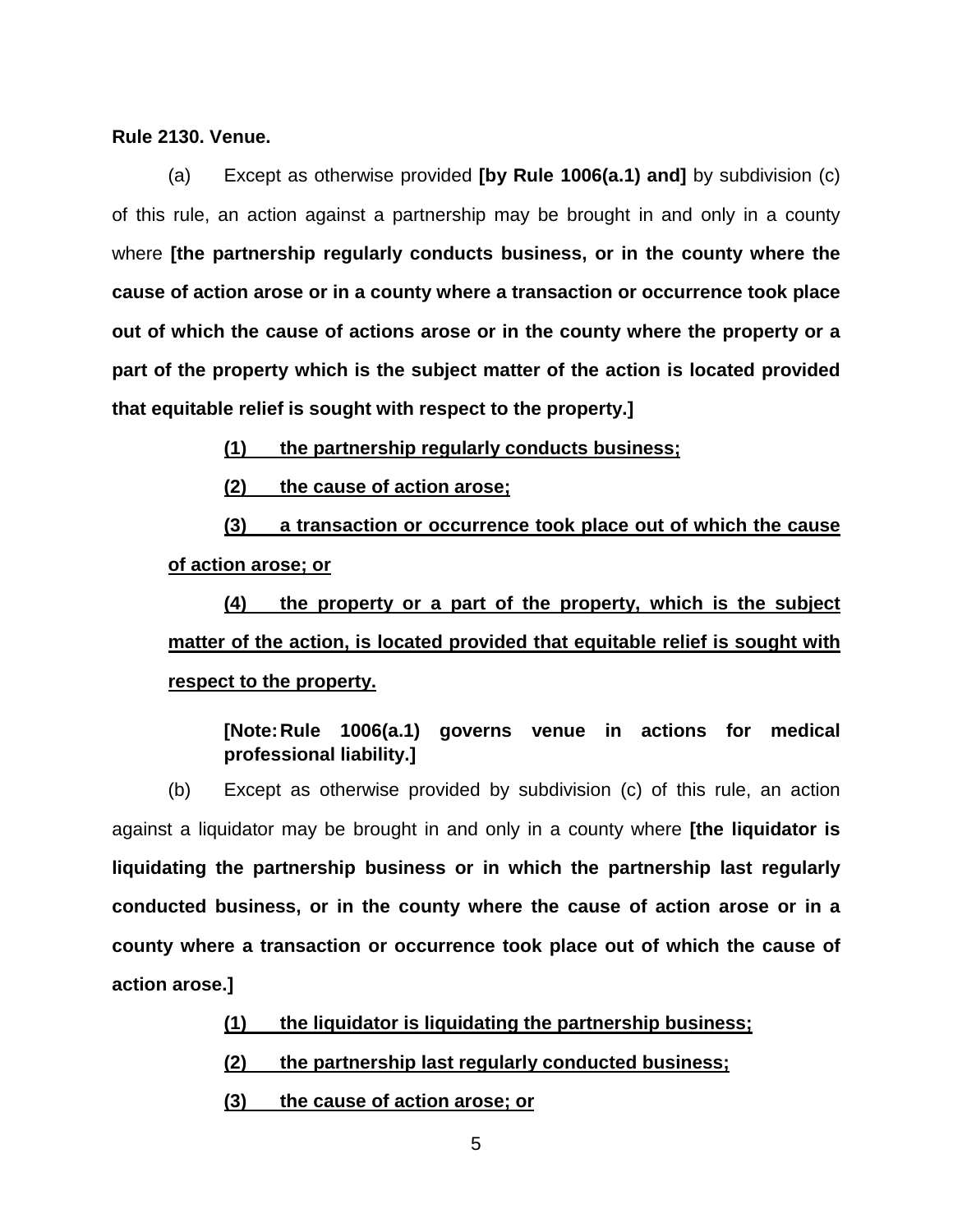# **(4) a transaction or occurrence took place out of which the cause of action arose.**

This rule shall not apply to an action against a liquidator deriving authority under the laws of the United States.

(c) Subdivisions (a) and (b) of this rule do not restrict or affect the venue of an action

**(1)** against a partnership commenced by or for the attachment, seizure, garnishment, sequestration**,** or condemnation of real or personal property**,** or

**(2) [an action]** for the recovery of the possession of or the determination of the title to real or personal property.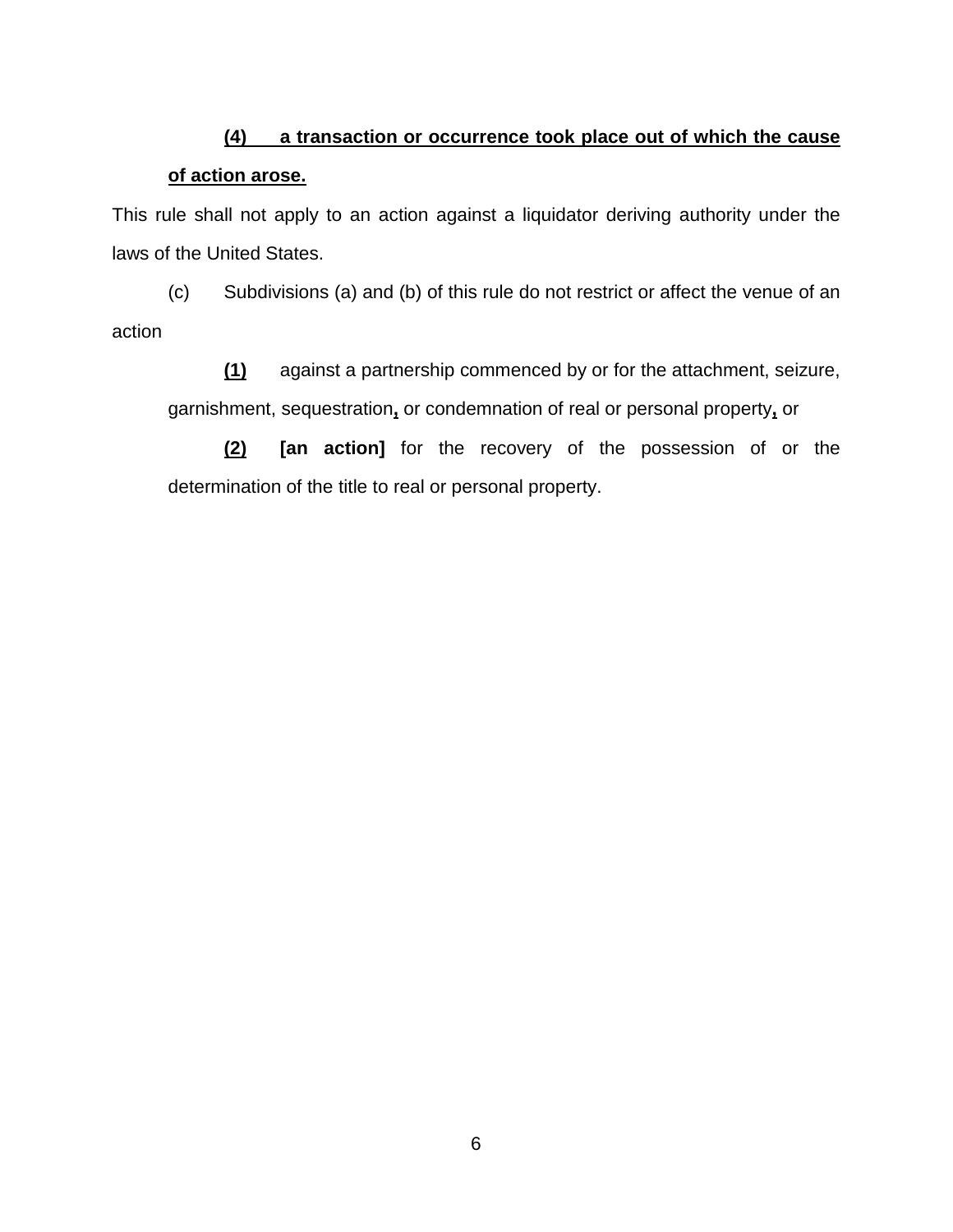#### **Rule 2156. Venue.**

(a) Except as otherwise provided **[by Rule 1006(a.1) and]** by subdivision (b) of this rule, an action against an association may be brought in and only in a county where **[the association regularly conducts business or any association activity, or in the county where the cause of action arose or in a county where a transaction or occurrence took place out of which the cause of actions arose or in the county where the property or a part of the property which is the subject matter of the action is located provided the equitable relief is sought with respect to the property.]**

**(1) the association regularly conducts business or any association activity;**

**(2) the cause of action arose;**

**(3) a transaction or occurrence took place out of which the cause of action arose; or**

**(4) the property or a part of the property, which is the subject matter of the action, is located provided that equitable relief is sought with respect to the property.**

**[Note:Rule 1006(a.1) governs venue in actions for medical professional liability.]**

(b) Subdivision (a) of this rule shall not restrict or affect the venue of an action

(1) against an association commenced by or for the attachment, seizure,

garnishment, sequestration**,** or condemnation of real or personal property**,** or

(2) **[an action]** for the recovery of the possession of or the determination of the title to real or personal property.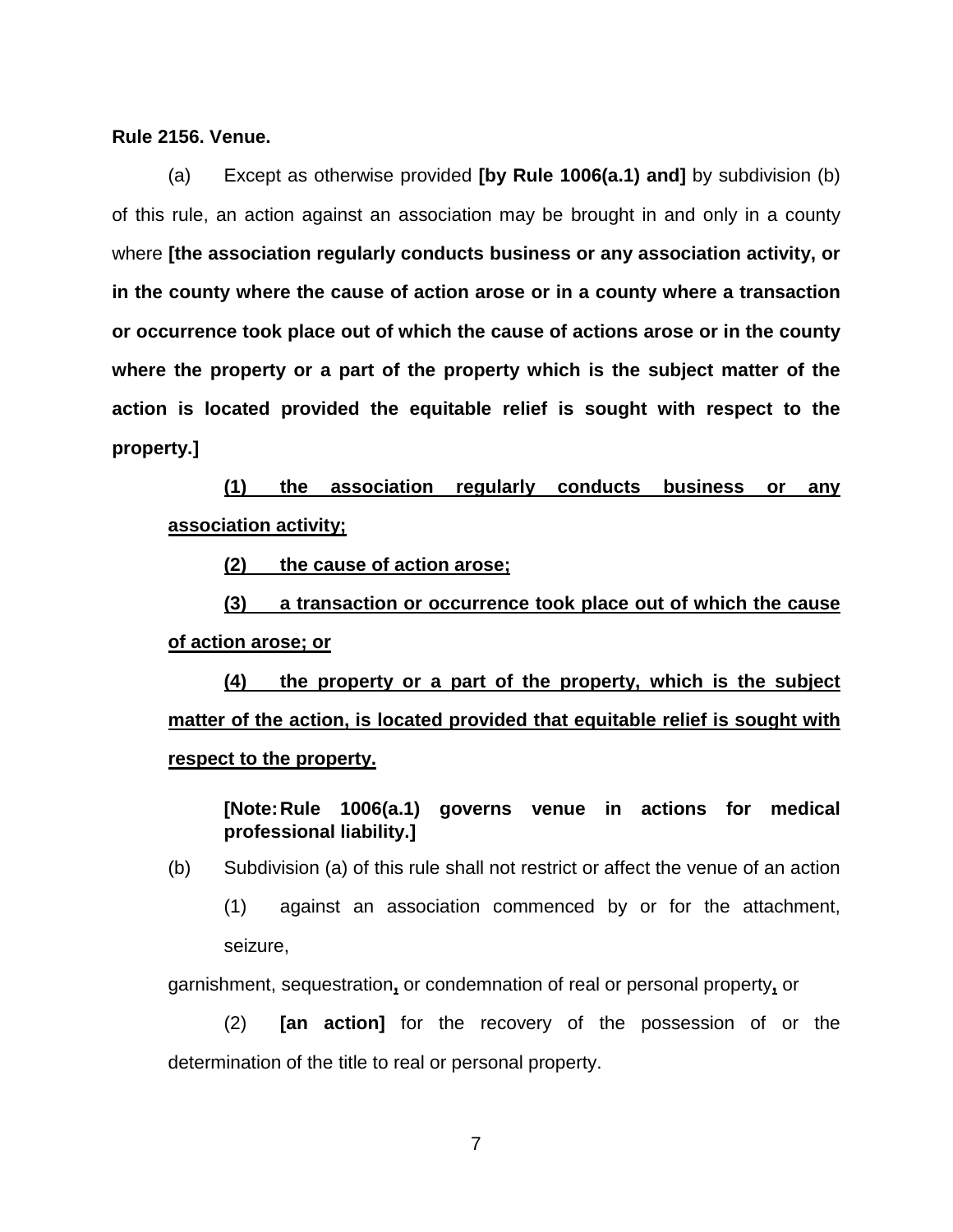## **Rule 2179. Venue.**

(a) Except as otherwise provided by an Act of Assembly**[, by Rule 1006(a.1)]** or by subdivision (b) of this rule, a personal action against a corporation or similar entity may be brought in and only in

(1) the county where its registered office or principal place of business is located;

(2) a county where it regularly conducts business;

(3) the county where the cause of action arose;

 (4) a county where a transaction or occurrence took place out of which the cause of action arose**[,];** or

(5) a county where the property or a part of the property**,** which is the subject matter of the action**,** is located provided that equitable relief is sought with respect to the property.

## **[Note:Rule 1006(a.1) governs venue in actions for medical professional liability.]**

(b) An action upon a policy of insurance against an insurance company, association or exchange, either incorporated or organized in Pennsylvania or doing business in this Commonwealth, may be brought

(1) in a county designated in **[S]s**ubdivision (a) of this rule; **[or]**

(2) in the county where the insured property is located; or

 (3) in the county where the plaintiff resides, in actions upon policies of life, accident, health, disability, and **[live stock] livestock** insurance or fraternal benefit certificates.